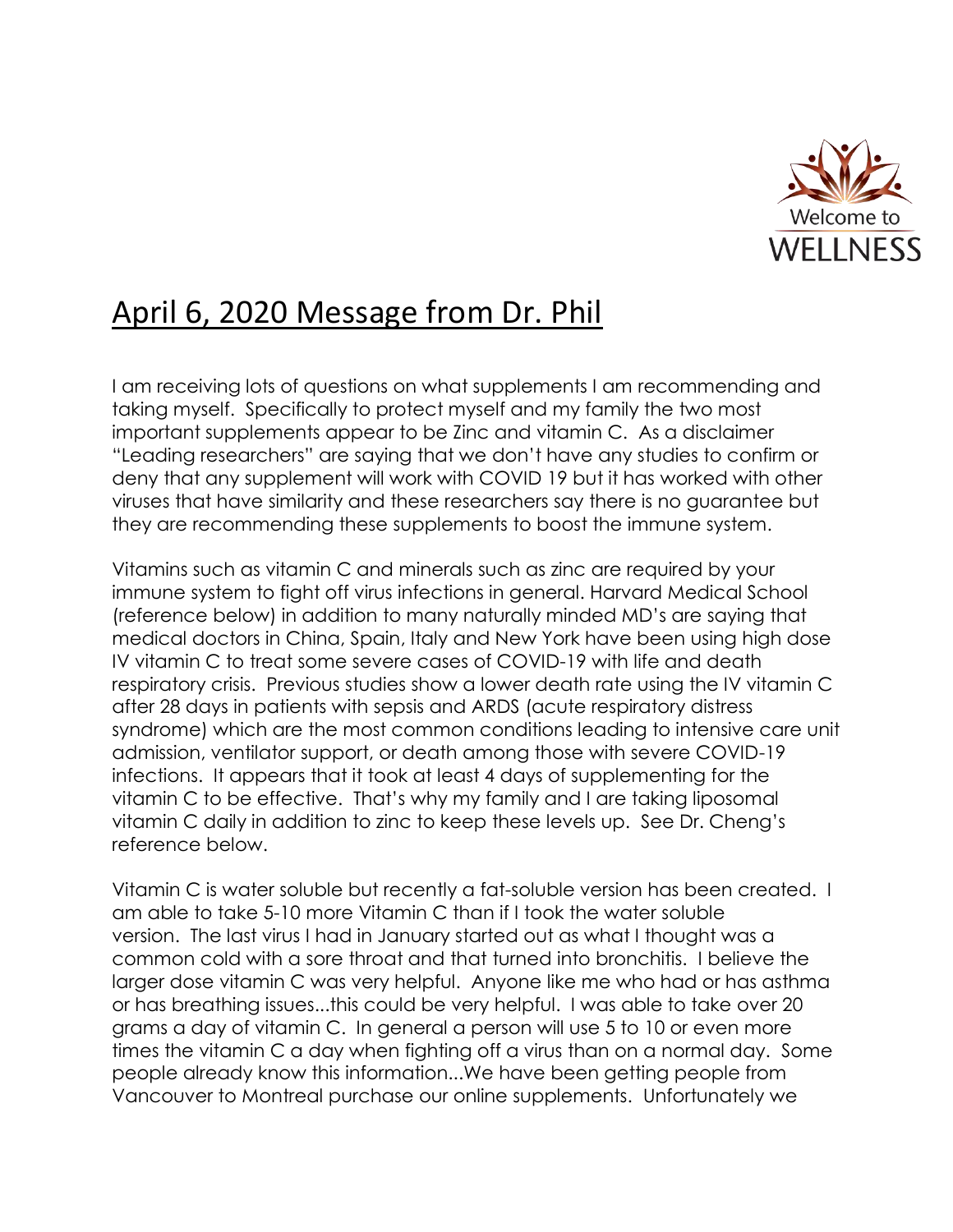don't have enough supply to help across the country but we hope to have enough supply for our Welcome to Wellness members. We are not shipping at this time but you can pick up "curbside" at our office or get free local delivery.

Go to welcometowellness.ca/shop to order your supplements and we will arrange a curb-side pick up or free delivery.

Dosages recommended:

Zinc: For children check their multivitamin amount. It is not likely enough so I would supplement with zinc lozenges (ours has 10mg zinc/tablet) cut into quarters or halves depending on their weight. Fortunately, most experts are reporting that not many children appear to be having severe health problems from COVID-19! For adults there is 75 mg in one of our MaxLiving daily multivitamin/mineral caplets! If you're an adult take at least two tablets if you have no symptoms and up to 200mg depending on weight and if you are fighting anything or your health condition.

Vitamin C: For children I recommend 500 mg. For adults I recommend 1,000 to 2,000 mg/day. If you have any lung conditions like me (formerly asthma) I take 3,000-6,000 mg/day if people around me have any infections and if I have an infection I will take as much as my body will allow (diarrhea is the sign your body is saturated).

Stay tuned for more regular posts.

Best, Phil

Phil Smith Doctor of Chiropractic, Lifestyle Medicine (Harvard) Welcome to Wellness 420 Crawforth St. Whitby, Ontario L1N 3R5 905-665-0123 [www.welcometowellness.ca](http://www.welcometowellness.ca/) [drphil@welcometowellness.ca](mailto:drphil@welcometowellness.ca)

References:

What may help prevent and/or treat COVID-19. Disclaimer nothing has been proven in Science yet, everything related to COVID-19 for prevention and/or treatment is a hypothesis- simply because this virus is so new that no one has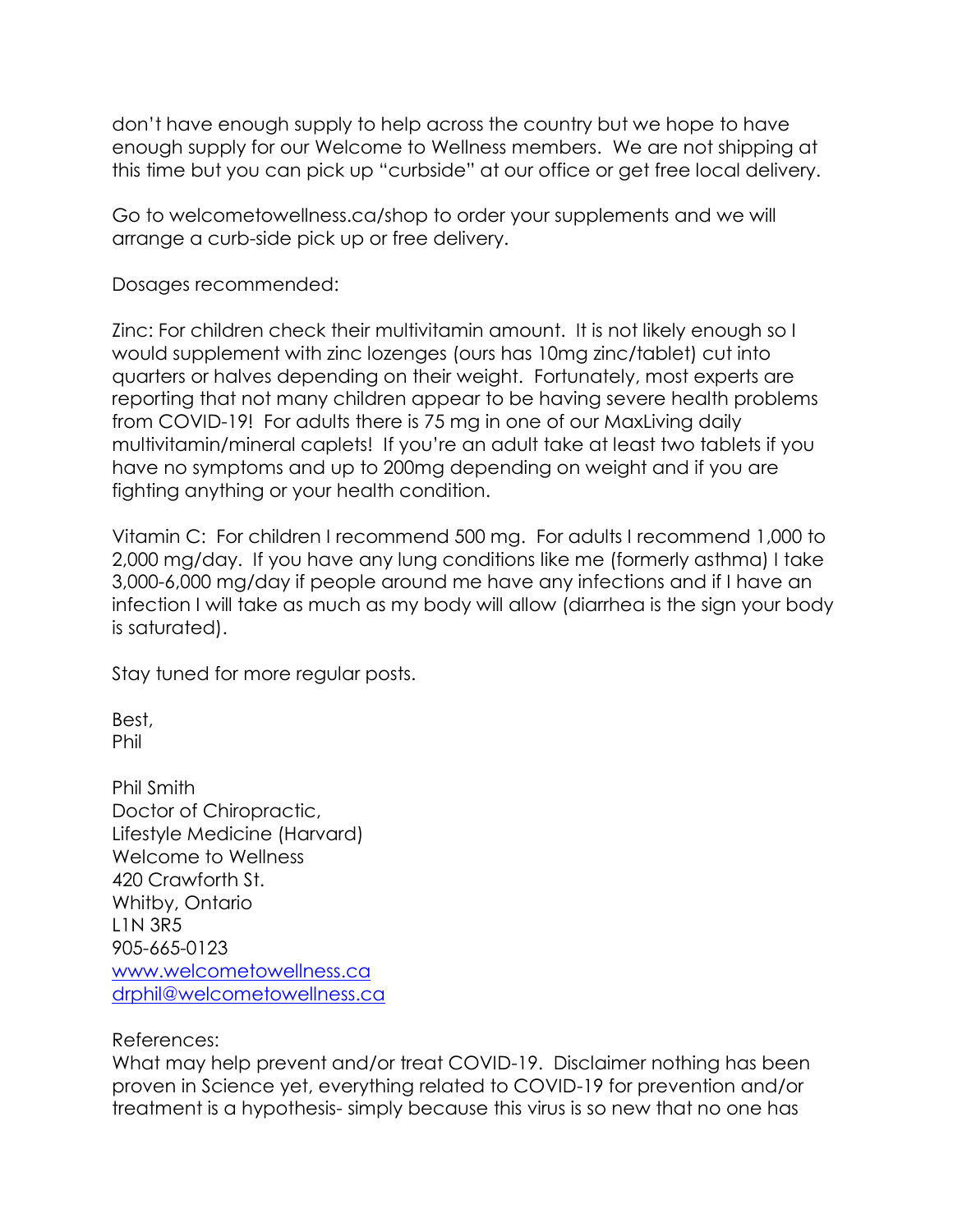been able to do any research studies yet. Let me put this into perspective: believe it or not- not even hand washing has proof for COVID-19. Of course I don't know of anyone who wouldn't be washing their hands as a strategy because it has worked for other similar viruses- no one has any proof yet specifically with COVID-19 (if you do have research please send it to me). This is analogous for what I am posting here- no proof that food or these nutritional supplements will work for COVID-19 but they have helped with other similar viruses and many experts are saying they could work and medical doctors are also using some of these natural strategies right now to help even the sickest of patients with COVID-19.

## <https://onlinelibrary.wiley.com/doi/full/10.1002/jmv.25707>

Potential interventions for novel coronavirus in China: A systematic review - Zhang - 2020 - Journal of Medical Virology - Wiley Online Library. "The immune response has often been shown to be weakened by inadequate nutrition in many model systems as well as in human studies. However, the nutritional status of the host, until recently, has not been considered as a contributing factor to the emergence of viral infectious diseases. Therefore, we propose to verify the nutritional status of COVID‐19 infected patients before the administration of general treatments. In addition, we also found coronavirus‐specific treatments and antiviral treatments were very useful for the treatment of SARS and MERS. They should also be considered as potential treatments for COVID‐19 infection."

<https://www.youtube.com/watch?v=VMDX0RSDp1k#action=share> Dr. Cheng, who is a US board-certified specialist in anti-aging medicine, adds:

"Vitamin C is very promising for prevention, and especially important to treat dying patients when there is no better treatment. Over 2,000 people have died of the COIV-19 outbreak and yet I have not seen or heard large dose intravenous vitamin C being used in any of the cases. The current sole focus on vaccine and specific antiviral drugs for epidemics is misplaced." He adds that:

"Early and sufficiently large doses of intravenous vitamin C are critical. Vitamin C is not only a prototypical antioxidant, but also involved in virus killing and prevention of viral replication. The significance of large dose intravenous vitamin C is not just at antiviral level. It is acute respiratory distress syndrome (ARDS) that kills most people from coronaviral pandemics (SARS, MERS and now NCP). ARDS is a common final pathway leading to death.

[https://www.hsph.harvard.edu/nutritionsource/2020/04/01/ask-the-expert-the](https://www.hsph.harvard.edu/nutritionsource/2020/04/01/ask-the-expert-the-role-of-diet-and-nutritional-supplements-during-covid-19/)[role-of-diet-and-nutritional-supplements-during-covid-](https://www.hsph.harvard.edu/nutritionsource/2020/04/01/ask-the-expert-the-role-of-diet-and-nutritional-supplements-during-covid-19/)[19/](https://www.hsph.harvard.edu/nutritionsource/2020/04/01/ask-the-expert-the-role-of-diet-and-nutritional-supplements-during-covid-19/) Ask the Expert:

The role of diet and nutritional supplements during COVID-19 | The Nutrition Source | Harvard T.H. Chan School of Public Health